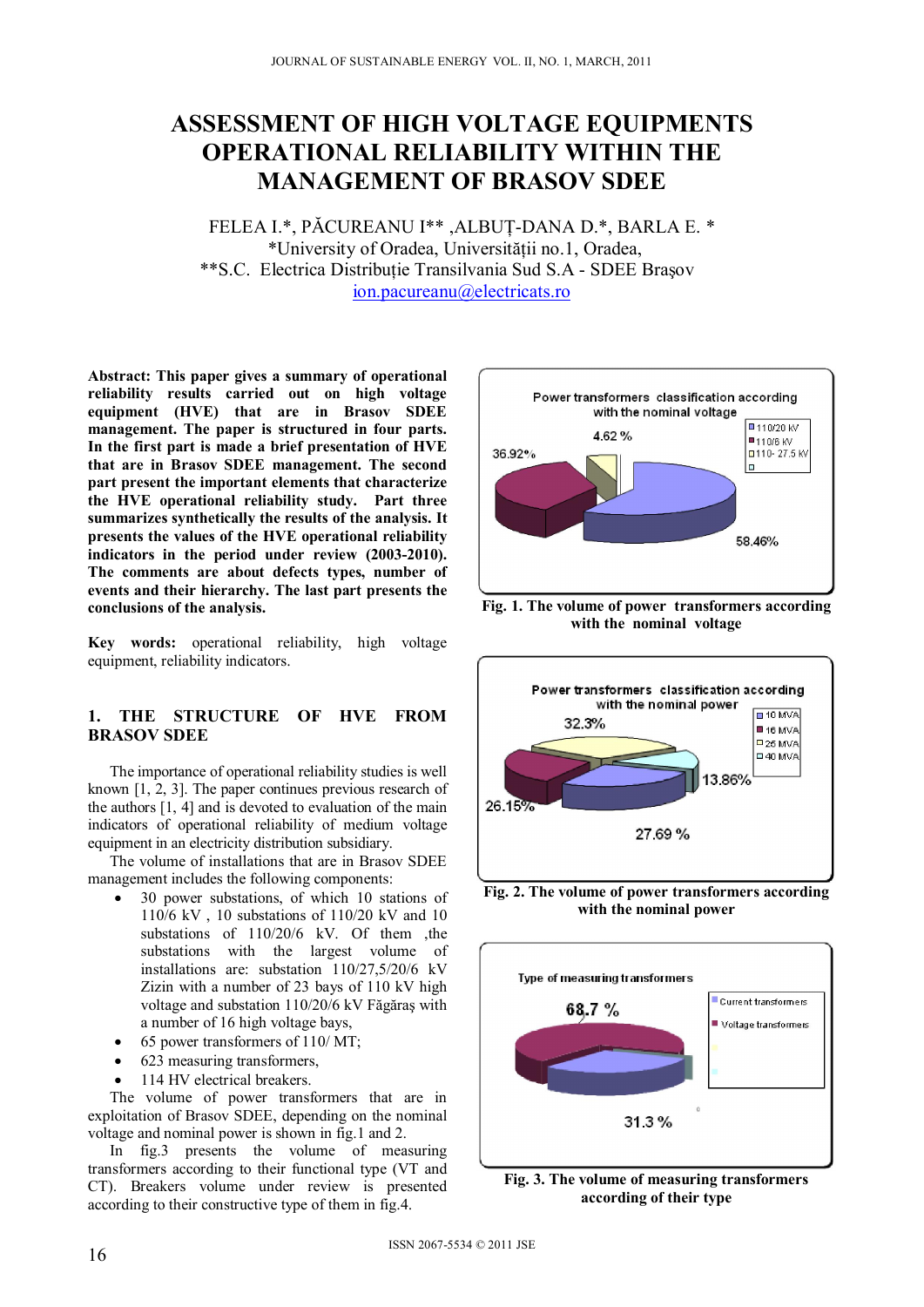

**Fig. 4. The volume of high voltage breakers according with their type** 

# **2. THE IMPORTANT ELEMENTS WHICH CHARACTERISING THE OPERATIONAL RELIABILITY STUDY OF HVE**

The study is based on analyze of all the events that took place in Brasov Distribution System in period 2003- 2010. For this purpose were included and the events that took occurred on the power line connected to these substations, both on the upper and lower voltage level of the voltage. The events occurring on the power lines have influence on the behavior of the electrical equipments from substations in terms of their application. Also the proper functioning of equipment from substations (specially the switching equipment) leads to the removal as soon as possible of defects from these electrical lines by limiting the consequences of these faults. In that way a double bound is created between the electrical equipment from substations and power lines connected to these stations.

Electrical equipment that are analyzed in detail are: power transformers, measuring transformers voltage and power) electrical breakers and their actuators.

Global indicators of presented equipments are evaluated above:

 $\bullet$   $\upsilon(T_A)$  – annual number of events;

 $β(T_A)$  – annual period of unavailability.

There have been made hierarchy for the analyzed equipment as follow:

- number evolution of defects;
- chance of occurrence of the defect ;
- impact of failure in terms of main components of the HVE.

## **3. THE RESULTS OBTAINED BASED ON THE STUDY**

Figure 5 presents the evolution of  $\nu(T_A)$  indicator and figure 6 shows the development of  $β(T_A)$  indicator with reference to all power substations and all power lines connected to these stations broken down by years of study. The analysis was based on events recorded under control points.

Analyzing the events occurred in function to the occasion of their appearance (fig. 7), we obtain the following distribution areas:



**Fig. 5. The evolution of υ(TA) indicator in period of analysis** 



**Fig. 6. The evolution of**  $β(T_A)$  **indicator in period of analysis** 



**Fig. 7. The distribution of the events depending of their appearance** 

## **3.1. Calculation of global indicators for operational reliability of electrical equipment**

Based on data systematized in the characteristics of each event were calculated the indicators of operational reliability for key equipment: power transformers, measuring transformers, breakers.

#### **A. Power transformers**

The number of power transformers defects is small compared with other equipment from substation. The distribution of the relativ number of events/defects is presented in figure 9.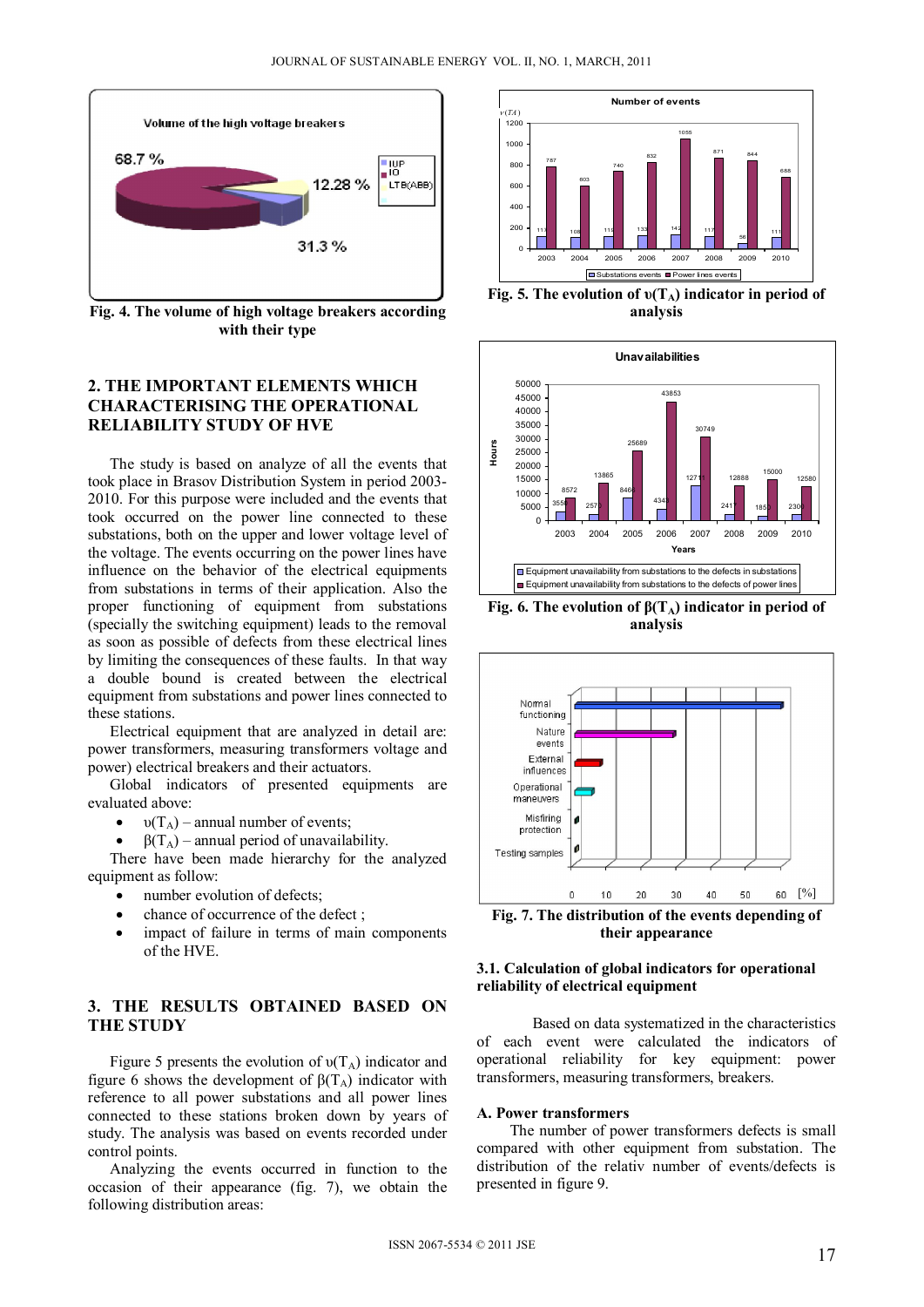

**Fig.9. Distribution defects relative number of power transformers** 

Table 1 presents the main reliability indicators in experimental values for power transformers. The indicators were calculated based on formulas from the literature [1], [2] , being presented the characteristic data years 2003, 2005, 2008.

Making a breakdown by components of faults appeared to the power transformers, result the distribution defects relativ number of components from fig.10.



**Fig. 10. Ranking the elements of power transformers in terms of impact of their failure**

#### **B. Measuring transformers**

The distribution of failure relative number of measuring transformers, depending on their type –current and voltage, is shown in figure 11.



**Fig.11. The distribution of failure relative number of measuring transformers** 

In second tabel are shown the main reliability indicators in experimental values for measuring transformers.

Watching the failure by components of measuring transformers, the result represent the distribution of failure relative number by components of measuring transformers.



**Fig.12. Elements hierarchy of measuring transformers – current and 110kV voltage in terms of their failure impact** 



**Fig.13. Elements hierarchy of measuring transformers – current and voltage in terms of their failure impact** 

#### **C. Electric breakers**

An important part of the failurs of the electric breakers from the substations has occurred as a result of their applications based on the defects from the power lines. In this respect, result the distribution of requests relative number from figure 14.



**Fig.14. The distribution of requests relative number of breakers based on the defects from power lines**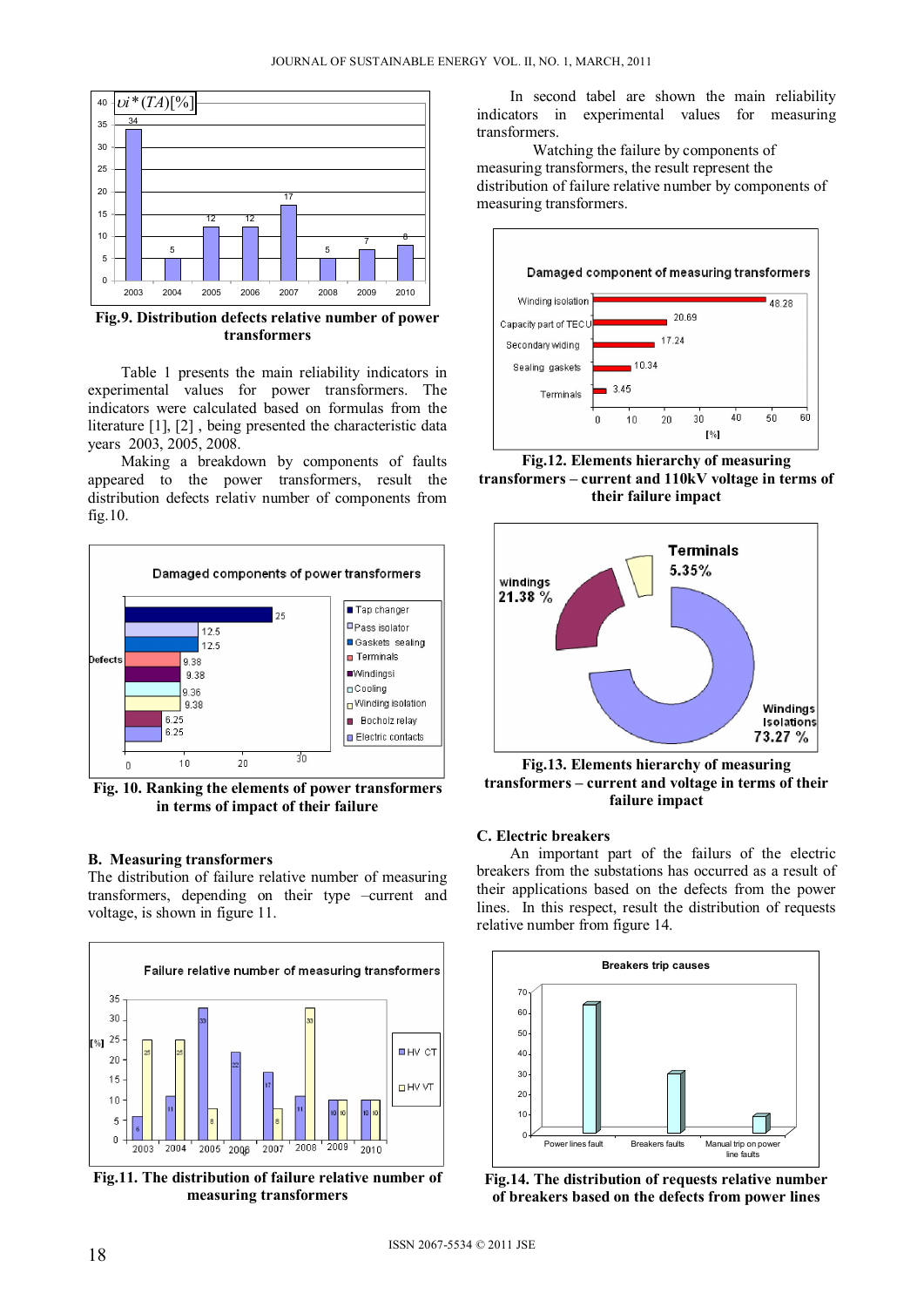Hierarchy of defects relative number of breakers is shown in figure 15.



In the third tabel are presented the main reliability indicators in experimental values for breakers.

Making a breakdown of defects by components of electrical breakers results the hierarchy of events relative number (fig.16), respectively the distribution of unavailability relative duration (fig 17).



**Fig.16. The distribution of relative number events at the level of electrical breakers from substations** 



**Fig. 17. The distribution of unavailability relative duration at the level of electrical breakers from substations** 

It can be observed that an impoertant part of the breakers defects are caused by the actuators failure. Following results the distribution of events relative number and the unavailability relative duration. (fig. 18, 19)



 $vi*(TA)$  [%]

**Fig. 18. The distribution of events relative number at the level of actuators of breakers from substations** 



 $vi*(TA)$  [%]

**Fig. 19. The distribution of unavailability relative duration at the level of actuators of the breakers from substations** 

#### **3.2. Evolution of the operational reliability of analyzed equipment**

Based on existing statistics during the analysis, we determined the values of operational reliability function  $[\hat{R}(6)]$ , in accordance with the model presented in [1]. The results are shown in Fig. 20.





By processing the statistical data obtained from